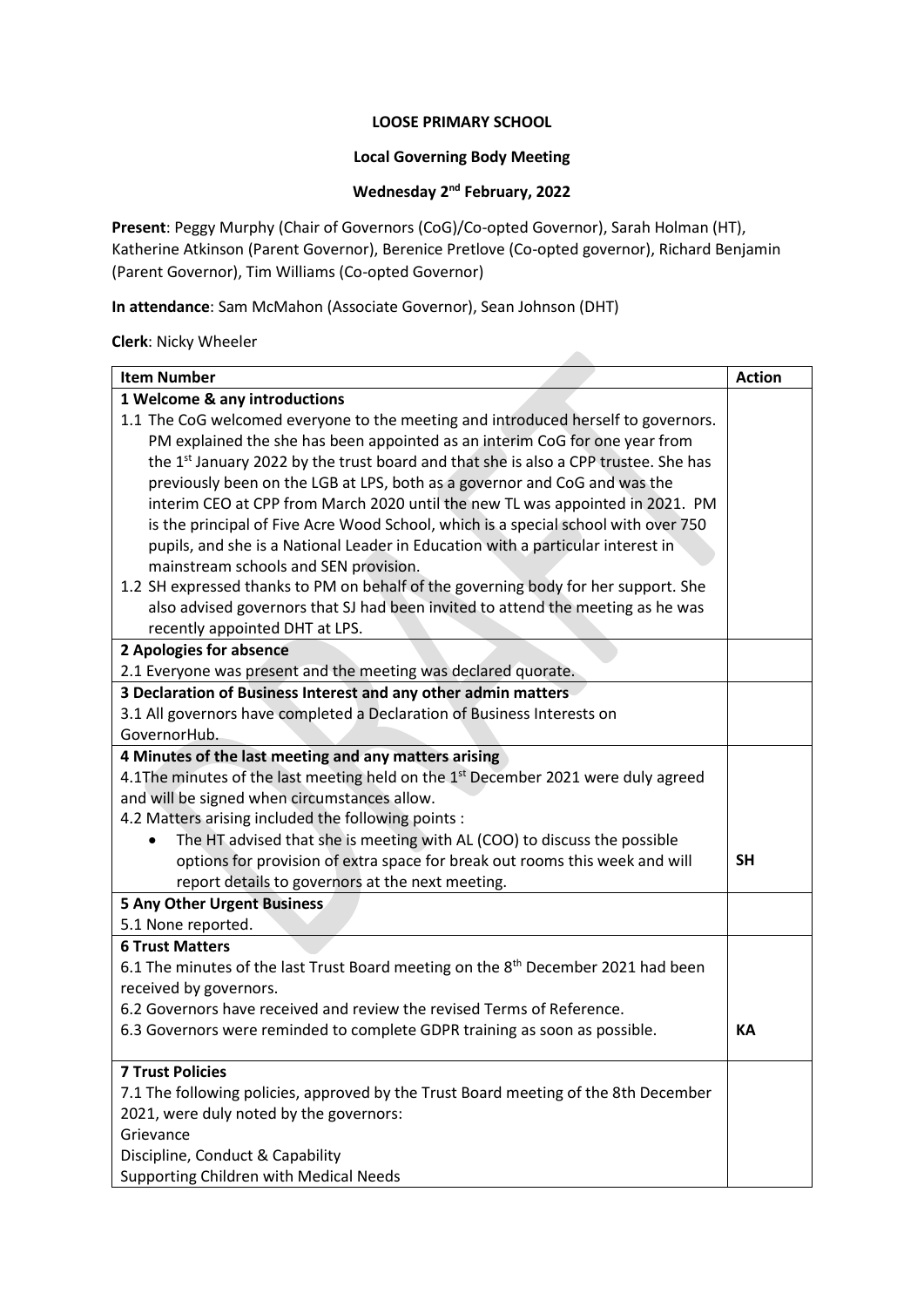| 7.2 NW agreed to circulate the link to policies on the website to governors for                                                                       | <b>NW</b> |
|-------------------------------------------------------------------------------------------------------------------------------------------------------|-----------|
| information.                                                                                                                                          |           |
| <b>8 School Strategic Matters</b>                                                                                                                     |           |
| Headteacher's report                                                                                                                                  |           |
| <b>Staffing Update</b>                                                                                                                                |           |
| 8.1 Several staff have new roles at LPS and have induction and probation support. The                                                                 |           |
| School Direct teacher (Y2) and 2 ECTs (Y1 and Y5) have both year group teams and a                                                                    |           |
| mentor to support them with their training. The HT has put extra support in place to                                                                  |           |
| help them and they attend trust ECT and OTP training sessions and work closely with                                                                   |           |
| their trained mentors for guidance and support.                                                                                                       |           |
| 8.2 Contained in confidential annex                                                                                                                   |           |
| Q: Is it easier to recruit teaching staff?                                                                                                            |           |
| SH advised that she has received 24 applications for the 2 teaching posts and 1 of the                                                                |           |
| applicants work part time in the school already. She has shortlisted the candidates                                                                   |           |
| and SJ will now be reviewing them before they are invited for interview. Quite a few                                                                  |           |
| of the applicants are ECTs and SH explained that the trust offer exceptional support                                                                  |           |
| for them including weekly instructional coaching with a mentor.                                                                                       |           |
| Q: Do the school have a standard exit questionnaire?                                                                                                  |           |
| SH explained that the process is informal at the moment but the SLT will look at using                                                                |           |
| the standard questionnaire. PM felt that a more formal approach would offer                                                                           |           |
| governors an opportunity to review the feedback and she agreed to share a standard                                                                    | <b>PM</b> |
| format with SH &SJ to consider.                                                                                                                       |           |
| Governors also felt it might be helpful to have the exit interview conducted by<br>someone independent of the school to receive more honest feedback. |           |
| 8.3 SH explained the LPS had a high number of ECTs and that since the pandemic they                                                                   |           |
| require extra support and have more gaps in knowledge. She feels that whilst the                                                                      |           |
| standard of training in the trust is excellent, it may be overwhelming for some new to                                                                |           |
| teaching. PM advised governors that the Ambition training programme is very                                                                           |           |
| prescriptive and set by the provider.                                                                                                                 |           |
| 8.4 - 8.5 Contained in confidential annex                                                                                                             |           |
| 8.6 The school offer strategic and aspiring leaders non-contact time and coaching with                                                                |           |
| leaders to develop in their emerging role and responsibilities. It should be noted that                                                               |           |
| cover is very difficult to find and has been for a number of months with AHTs and HT                                                                  |           |
| covering classes to ensure children can be in school.                                                                                                 |           |
| 8.7 SH explained that working from home for time not necessary in school is                                                                           |           |
| promoted and approximately half of the staff work part time roles / job shares. This                                                                  |           |
| ensures the school can keep the best staff whilst allowing flexibility in roles and                                                                   |           |
| responsibilities and ensuring the best offer for the children.                                                                                        |           |
| 8.8 There are currently two staff absent with long Covid, with many awaiting PCR                                                                      |           |
| tests or other illness / absence and an increasing daily amount of covid impacted                                                                     |           |
| absence with up to 30 staff off daily.                                                                                                                |           |
| Q: Is there capacity for staff to move around the trust to support each other with                                                                    |           |
| cover for staff absence?                                                                                                                              |           |
| SH advised governors that all of the schools are stretched and do not have the                                                                        |           |
| capacity to do this at the moment. If the trust look at overstaffing in the future this                                                               |           |
| may become an option.                                                                                                                                 |           |
| <b>Professional Development</b>                                                                                                                       |           |
| 8.9 PDM sessions are focused on school priorities and led by strategic and senior                                                                     |           |
| leaders and subject leads. Leaders are working alongside staff to share best practice                                                                 |           |
| amongst teams and ensure a focus on all pupils accessing the full curriculum                                                                          |           |
| successfully to ensure it is adapted with scaffolding and support given to all learners.                                                              |           |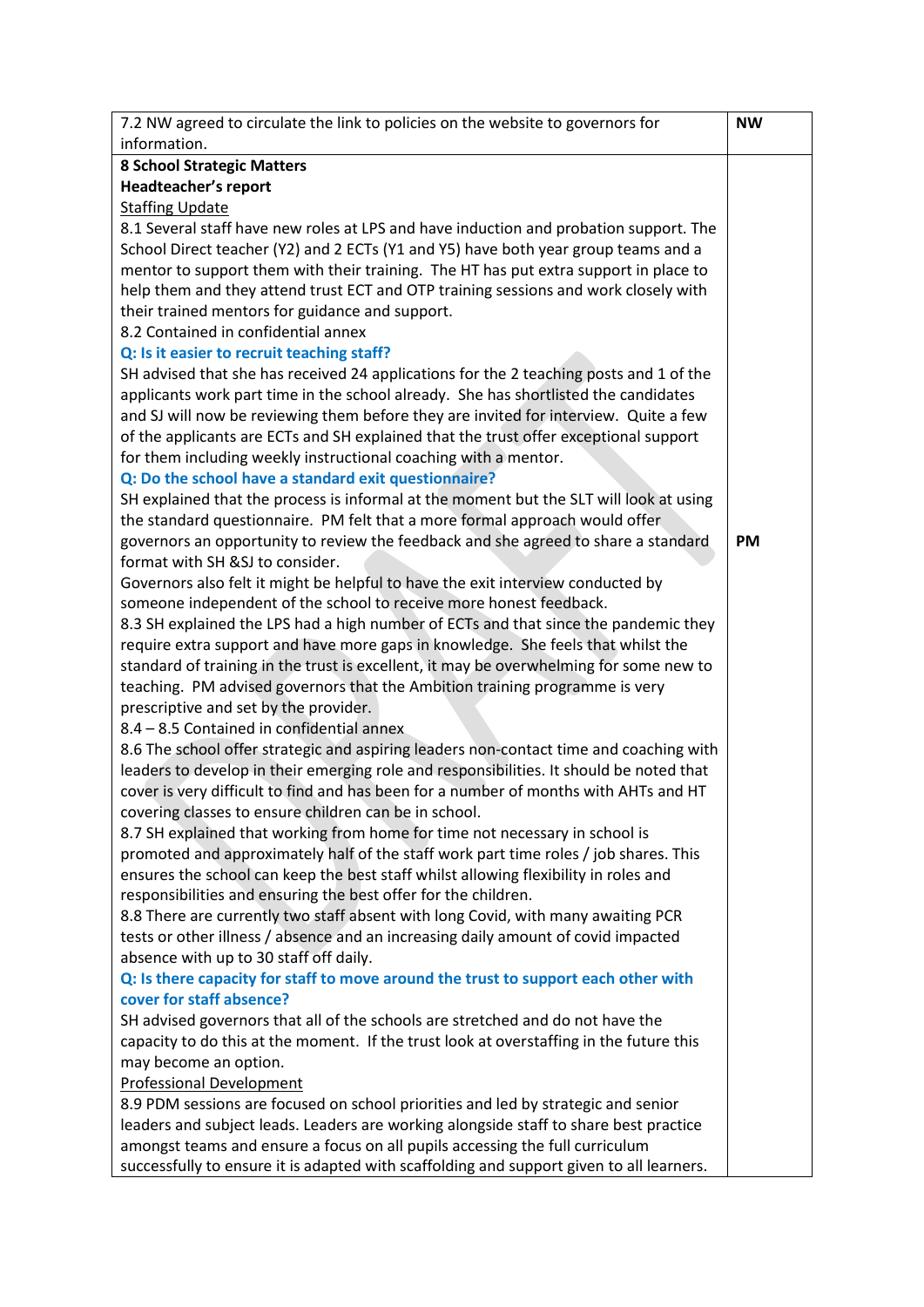| SH & her team are working this term, with the TL & T&L Lead, to offer support to SLT     |           |
|------------------------------------------------------------------------------------------|-----------|
| to do this.                                                                              |           |
| <b>Internal Review</b>                                                                   |           |
| 8.10 SH advised governors that the trust have just completed an internal review of       |           |
| reading and it was very positive to spend time looking at one area in depth. All of the  |           |
| HTs, TL, T&L Lead and other key staff attend the reviews. For the recent SEND review     |           |
| Laura led the review at LPS with her team. SH has also found it useful to go to the      |           |
| other trust schools and compare how they operate and the provision in place.             |           |
| Q: Is there a follow up implementation plan in place following the SEND review?          |           |
| SH confirmed that a plan has been formulated in discussion with the T&L lead to          | <b>SH</b> |
| ensure that all learners can be successful and as soon as it is complete she will        |           |
| circulate it to governors.                                                               |           |
| Q: Are the schools in the trust looking at how they can support each other with          |           |
| improvements?                                                                            |           |
| SH said that at the moment the implementation plan is just for LPS as all of the         |           |
| schools identified different areas for improvement however, going forward this is        |           |
| something they will look at and add in to the plan.                                      |           |
| <b>Strategic Document</b>                                                                |           |
| 8.11 The School Strategic Document had been circulated to governors for review but       |           |
| SH explained that she recently met with the TL and a new document is being finalised     |           |
| by leaders this term for 2021-22 based on two priorities to streamline improvement       |           |
| areas to high quality professional development and a knowledge rich curriculum. SH       | <b>SH</b> |
| will circulate the new document once it is available.                                    |           |
| Q: There are bold statements on the quality of teaching received by children on the      |           |
| <b>Strategic Document but where is the evidence?</b>                                     |           |
| SH agreed that the SSD needs to be more reflective and evidence based and this will      |           |
| be reflected in the revised document.                                                    |           |
| <b>School Improvement</b>                                                                |           |
| 8.12 There are 2 key priorities for this academic year -                                 |           |
| 1) Develop a knowledge rich curriculum - The DHT (SJ) leads on this and shared full      |           |
| information at governor monitoring.                                                      |           |
| 2) High quality professional development for all staff to improve curriculum,            |           |
| environment, behaviour and relationships at all levels. Work on these priorities has     |           |
| identified that there is a need for a specific focus on adapting the curriculum to       |           |
| ensure all learners are successful and SLT are working with the TL & T&L Lead who are    |           |
| supporting with an implementation plan for this.                                         |           |
| SJ agreed to circulate the 3 year action plan to governors for review.                   | <b>SJ</b> |
| Autumn Term Data Review                                                                  |           |
| 8.13 SH explained to governors that the data circulated to them is the first set of data |           |
| the school have had for a long time and it is pleasing to see the progress made          |           |
| reflected in the data. The December data showed key areas for class teachers to          |           |
| focus on to ensure all learners are successful.                                          |           |
| 8.14 All of the schools in the trust have taken part in Comparative Writing              |           |
| Judgements, so far for Y3 and Y5 pupils as part of a national project for school aged    |           |
| children to 14. The results so far show Loose have high expectations (when compared      |           |
| to teacher assessments for writing) but also how well the children can write when        |           |
| compared to other children nationally. Over 46,000 children have taken part so far so    |           |
| results are encouraging as an indicator.                                                 |           |
| 8.15 Y3 results show the LPS average writing age is 8.2 years compared to 7.8 years      |           |
| for all pupils. The gender divide is really evident - 7.7 for boys and 9.4 for girls.    |           |
|                                                                                          |           |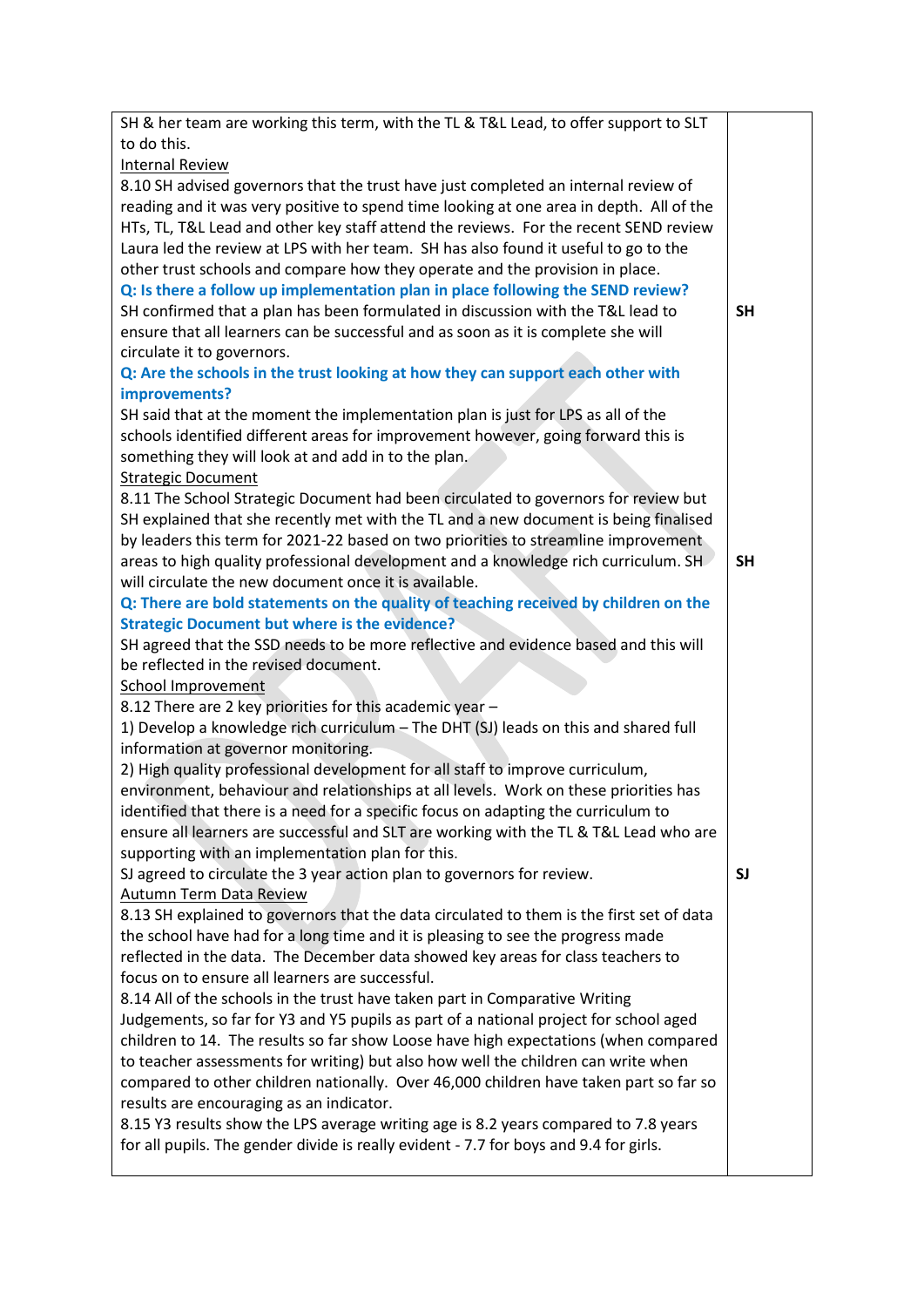| Y5 shows 9.10 years compared to 9.8 for all pupils. However, it is interesting to note        |           |
|-----------------------------------------------------------------------------------------------|-----------|
| the gender divide also of 9.3 for boys and 11.4 for girls. This of course will be a focus     |           |
| for teachers and leaders to close the gap.                                                    |           |
| 8.16 Also evident it that PP children do less well than all pupils in Y5 where LPS's          | <b>SH</b> |
| average is 8.4 but nationally the level is 9yrs (Y3 7.4 compared to 7.1yrs). Leaders met      |           |
| on 24/1/22 and discussed actions following the recent data analysis. This will be             |           |
| circulated to governors in a separate data report.                                            |           |
| Q: The target for Early Years seems high, is this realistic?                                  |           |
| SH explained that whilst the target is aspirational she feels confident that it is realistic. |           |
| Whilst the children, some of whom have missed out on attending preschool due to               |           |
| the pandemic, are struggling with aspects of school life they are generally strong on         |           |
| maths and numbers. This is very different to the picture seen in KS2 where reading is         |           |
| stronger.                                                                                     |           |
| Q: Whilst LPS is strong in the Yr3 data it is lower for year 5. Why & what action is          |           |
| being taken to address this?                                                                  |           |
| SH explained that there has been staff movement in Year 5 and all the issues are              |           |
| actually in one class who have consistently achieved lower results and have a higher          |           |
| level of need. The implementation plan looks to address these issues and ensure that          |           |
| all learners are successful.                                                                  |           |
| Q: Has the gender gap grown & is there an implantation plan to close the gap?                 |           |
| SH explained that the gap has always existed but not with such a clear divide. Some           |           |
| of the issues relate to continued poor attendance and staff are working to identify           |           |
| patterns and address the issue. The plan looks at all of the barriers to learning and is      |           |
| constantly evolving with targets set for the short, medium and long term.                     |           |
| Q: Why is the main assessment data so different to the SATs data for year 6?                  |           |
| SH explained that the SATs data is the current level the children are at now and they         |           |
| will progress throughout the year. The teacher assessed data considers if the children        |           |
| are on track to reach the expected level.                                                     |           |
| <b>Safeguarding Internal Review</b>                                                           |           |
| 8.17 Governors had received the updated document and commented on the                         |           |
| following:                                                                                    |           |
| Q: How do the school ensure staff act upon a concern?                                         |           |
| SH explained that staff are regularly reminded of the process for identifying and             | <b>SH</b> |
| reporting concerns and the use of MyConcern makes it easier to track reporting and            |           |
| see who is raising concerns. SH will meet with the FLO to review the process.                 |           |
| Q: What action would be taken if a concern was not reported?                                  |           |
| SH advised that she would discuss the issue with the staff member concerned to ask            |           |
| why the issue had not been reported and to ensure they fully understood the                   |           |
| reporting process. If the issue was a deliberate action then further action would be          |           |
| taken.                                                                                        |           |
| TW will arrange a date with SH to come into school for a half day safeguarding review         | SH/TW     |
| next term.                                                                                    |           |
| Behaviour                                                                                     |           |
| 8.18 Contained in confidential annex                                                          |           |
| 9 Safeguarding and disability matters                                                         |           |
| 9.1 Nothing to report.                                                                        |           |
| 10 Any other school matters                                                                   |           |
| 10.1 SH advised governors that she is meeting with AL (COO) to discuss possible               |           |
| options for additional break out space. Long term, she would ideally like to have a           |           |
| dance / drama studio so is discussing the possibility with the trust of carrying money        |           |
| forward for a large project.                                                                  |           |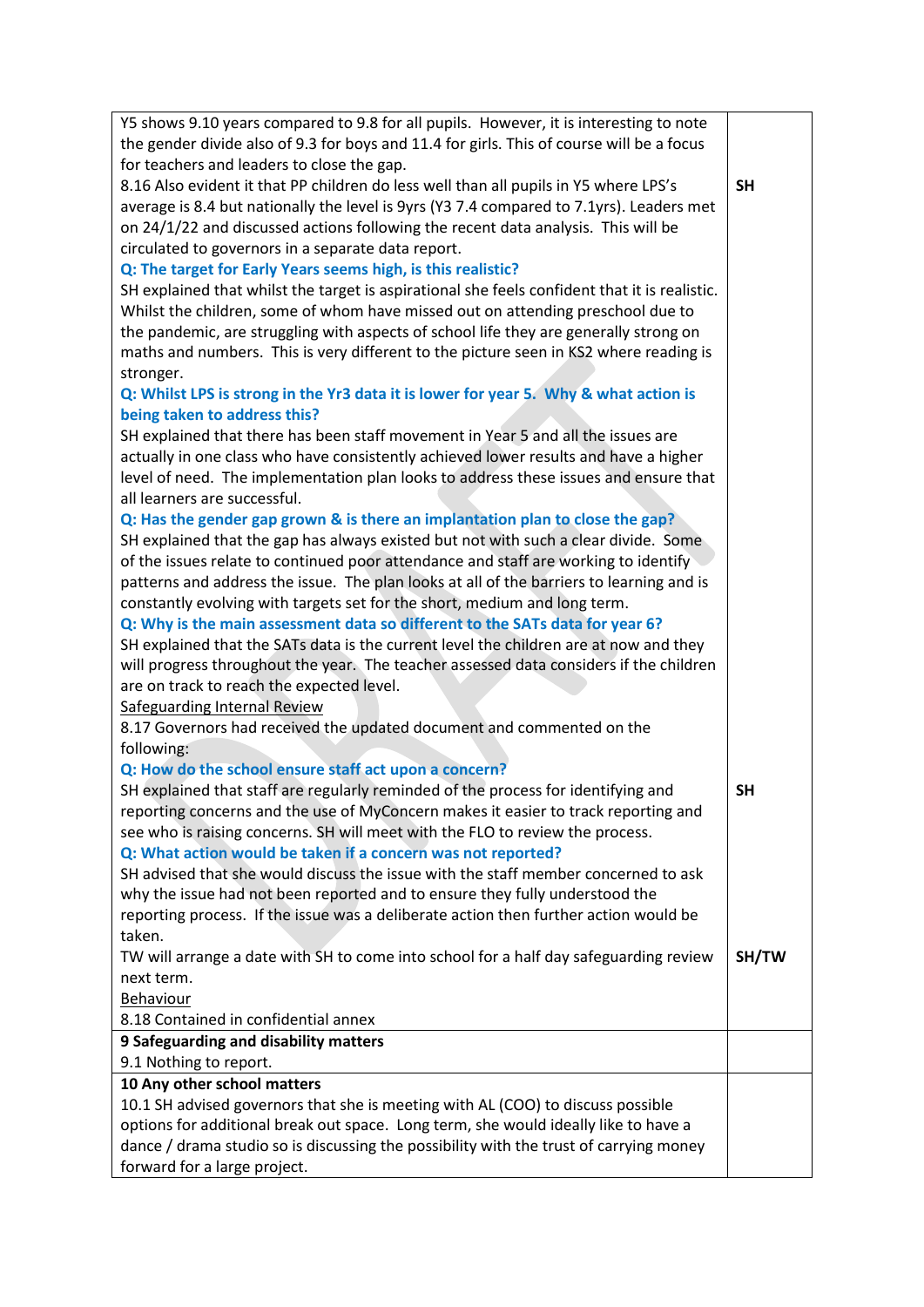| 10.2 SJ advised governors that the school now has regular visits by a dog through    |           |
|--------------------------------------------------------------------------------------|-----------|
| Canine Concern. Vulnerable children read to the dog (Sable) and she also visits      |           |
| classes on a rota. The school recently raised over £600 for the charity on a non-    |           |
| uniform day and the children love seeing her.                                        |           |
| <b>11 Governor Monitoring</b>                                                        |           |
| 11.1 Monitoring pairs were agreed :                                                  |           |
| Leadership & Management - KA & BP                                                    |           |
| Quality of Education - SM & PM                                                       |           |
| Welfare & Safeguarding - TW & RB                                                     |           |
| 12 Any other governor matters                                                        |           |
| 12.1 SH asked governors to recommend the appointment of SJ as an Associate           | <b>NW</b> |
| Governor. All agreed so NW will add to the trust board agenda for approval at the    |           |
| next meeting.                                                                        |           |
| 12.2 Governors were advised that BF has resigned as staff governor and that an       |           |
| advert has been circulated to staff and there has already been interest in the role. |           |
| 12.3 Governors agreed that the next meeting will be held in person if circumstances  |           |
| allow.                                                                               |           |
| 12.4 Governors were reminded to send NW photos for badges                            | BP/RB     |
| 12.5 SH will check with MC when the next surveys are due to be circulated.           | <b>SH</b> |
| 13 Agreement of confidentiality and action points                                    |           |
| 13.1 Confidential discussions are contained in the annex.                            |           |
| 13.2 Action points were agreed and listed in the table at the end of the minutes.    |           |
| 14 Points to feedback to the Trust Board                                             |           |
| 14.1 Possibility of option to overstaff to be included within the budget.            | <b>PM</b> |
| 15 Dates for next LGB meetings and any school events                                 |           |
| Wednesday 23rd March 2022 at 5.00pm                                                  |           |
| Wednesday 18 <sup>th</sup> May 2022 at 5.00pm                                        |           |
| Wednesday 6 <sup>th</sup> July 2022 at 5.00pm                                        |           |
| Governors to see weekly newsletter for school events                                 |           |

Signed………………………………………… Date………………………………

# *(Chair of governors to initial bottom of every page)*

## **ACTION POINTS**

| Para no | Action point                                                                | By whom/when |
|---------|-----------------------------------------------------------------------------|--------------|
| 4.2     | The HT advised that she is meeting with AL (COO) to discuss the possible    | <b>SH</b>    |
|         | options for provision of extra space for break out rooms this week and      |              |
|         | will report details to governors at the next meeting                        |              |
| 6.3     | Governors were reminded to complete GDPR training as soon as possible       | KА           |
| 7.2     | NW agreed to circulate the link to policies on the website to governors for | <b>NW</b>    |
|         | information                                                                 |              |
| 8.2     | PM felt that a more formal approach to exit interviews would offer          | <b>PM</b>    |
|         | governors an opportunity to review the feedback and she agreed to share     |              |
|         | a standard format with SH & SJ to consider.                                 |              |
| 8.10    | SH confirmed that a plan has been formulated in discussion with the T&L     | <b>SH</b>    |
|         | lead to ensure that all learners can be successful and as soon as it is     |              |
|         | complete she will circulate it to governors                                 |              |
| 8.11    | SH will circulate the new school strategic document once it is available.   | <b>SH</b>    |